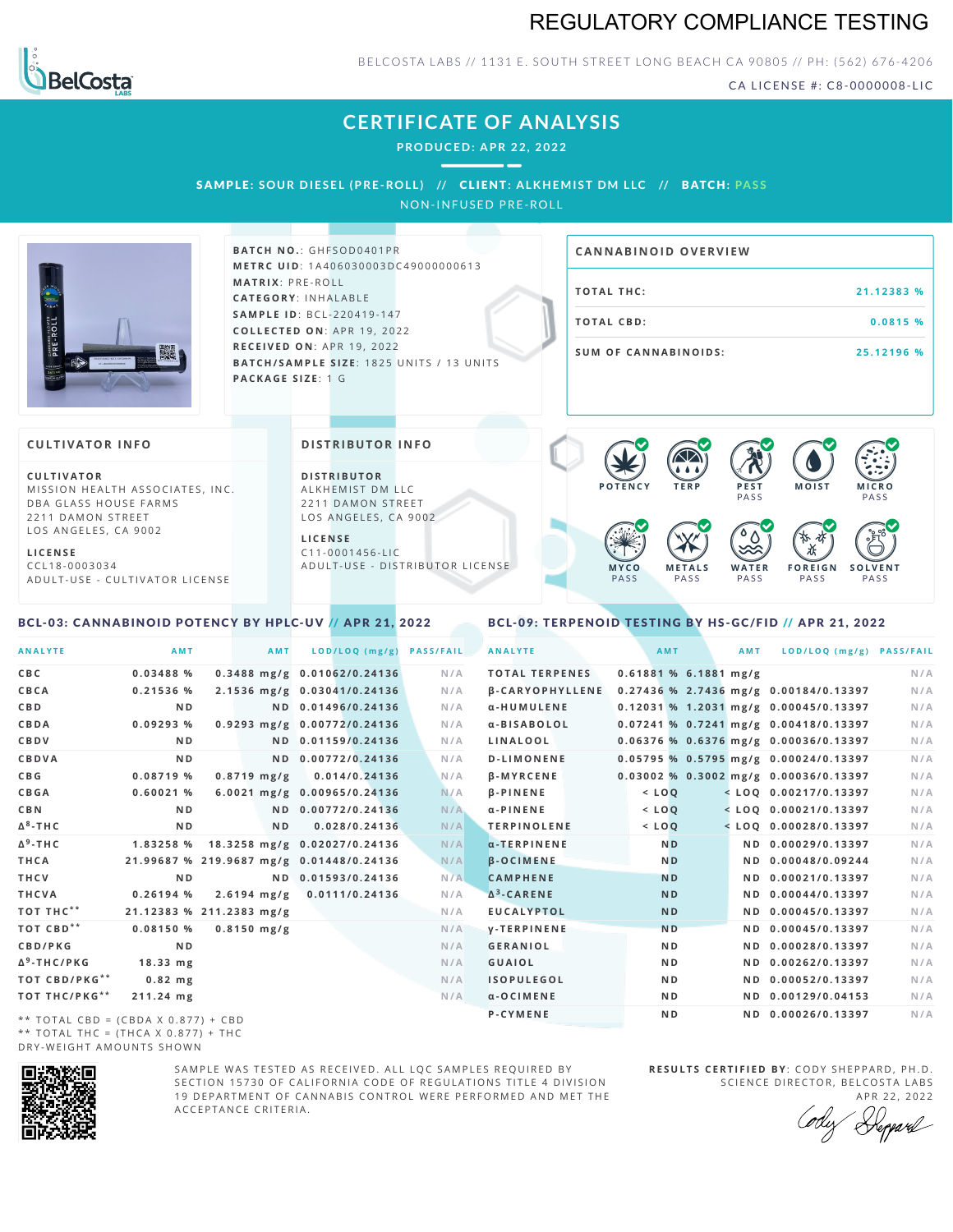## REGULATORY COMPLIANCE TESTING

#### <span id="page-1-0"></span>BCL-05: RESIDUAL PESTICIDE ANALYSIS BY LC-MS/MS ESI // APR 21, 2022

| <b>ANALYTE</b>                  |                  | LIMIT $AMT(\mu g/g)$ | LOD/LOQ (µg/g) PASS/FAIL |             | <b>ANALYTE</b>                | LIMIT AMT $(\mu g/g)$ |     | LOD/LOQ (µg/g) PASS/FAIL |             |
|---------------------------------|------------------|----------------------|--------------------------|-------------|-------------------------------|-----------------------|-----|--------------------------|-------------|
| <b>ABAMECTIN</b>                | $0.1 \mu g/g$    | N D                  | 0.01153/0.04             | <b>PASS</b> | <b>METALAXYL</b>              | $2 \mu g/g$           | N D | 0.00503/0.02             | <b>PASS</b> |
| <b>ACEPHATE</b>                 | $0.1 \mu g/g$    | ND                   | 0.00368/0.02             | <b>PASS</b> | <b>METHIOCARB</b>             | Any amt               | ND. | 0.00503/0.02             | PASS        |
| ACEQUINOCYL                     | $0.1 \mu g/g$    | N D                  | 0.00417/0.02             | <b>PASS</b> | METHOMYL                      | 1 $\mu$ g/g           | N D | 0.00494/0.02             | PASS        |
| <b>ACETAMIPRID</b>              | $0.1 \mu g/g$    | N D                  | 0.00464/0.02             | <b>PASS</b> | <b>MEVINPHOS</b>              | Any amt               | N D |                          | PASS        |
| <b>ALDICARB</b>                 | Any amt          | N D                  | 0.01109/0.04             | <b>PASS</b> | <b>MEVINPHOSI</b>             |                       | N D | 0.00163/0.0084           | N/A         |
| <b>AZOXYSTROBIN</b>             | $0.1 \mu g/g$    | N D                  | 0.00639/0.02             | <b>PASS</b> | <b>MEVINPHOS II</b>           |                       | N D | 0.00542/0.0316           | N/A         |
| <b>BIFENAZATE</b>               | $0.1 \mu g/g$    | N D                  | 0.00355/0.02             | <b>PASS</b> | <b>MYCLOBUTANIL</b>           | $0.1 \mu g/g$         | N D | 0.00867/0.04             | <b>PASS</b> |
| <b>BIFENTHRIN</b>               | $3 \mu g/g$      | N D                  | 0.00473/0.04             | <b>PASS</b> | <b>NALED</b>                  | $0.1 \mu g/g$         | ND. | 0.00328/0.02             | PASS        |
| <b>BOSCALID</b>                 | $0.1 \mu g/g$    | N D                  | 0.00494/0.02             | <b>PASS</b> | OXAMYL                        | $0.5 \mu g/g$         | ND. | 0.00455/0.02             | PASS        |
| <b>CARBARYL</b>                 | $0.5 \mu g/g$    | N D                  | 0.00295/0.02             | <b>PASS</b> | PACLOBUTRAZOL                 | Any amt               | N D | 0.00714/0.04             | <b>PASS</b> |
| CARBOFURAN                      | Any amt          | N D                  | 0.00613/0.02             | <b>PASS</b> | <b>PERMETHRIN</b>             | $0.5 \mu g/g$         | ND. |                          | PASS        |
| CHLORANTRANIL-<br><b>IPROLE</b> | $10 \mu g/g$     | N D                  | 0.00697/0.04             | PASS        | PERMETHRIN CIS                |                       | N D | 0.00237/0.0082           | N/A         |
| <b>CLOFENTEZINE</b>             | $0.1 \mu g/g$    | N D                  | 0.0054/0.02              | <b>PASS</b> | PERMETHRIN TRANS              |                       |     | ND 0.00245/0.0118        | N/A         |
| COUMAPHOS                       | Any amt          | ND                   | 0.00215/0.02             | <b>PASS</b> | <b>PHOSMET</b>                | $0.1 \mu g/g$         | N D | 0.0043/0.02              | PASS        |
| CYFLUTHRIN                      | $2 \mu g/g$      | ND                   | 0.05508/0.2              | <b>PASS</b> | PIPERONYLBUTO-<br><b>XIDE</b> | $3 \mu g/g$           | N D | 0.00247/0.02             | PASS        |
| <b>CYPERMETHRIN</b>             | 1 $\mu$ g/g      | N D                  | 0.00556/0.04             | <b>PASS</b> | <b>PRALLETHRIN</b>            | $0.1 \mu g/g$         | N D | 0.00392/0.02             | PASS        |
| <b>DAMINOZIDE</b>               | Any amt          | N D                  | 0.00227/0.04             | PASS        | PROPICONAZOLE                 | $0.1 \mu g/g$         | N D | 0.0024/0.02              | <b>PASS</b> |
| <b>DIAZINON</b>                 | $0.1 \mu g/g$    | N D                  | 0.00487/0.02             | PASS        | <b>PROPOXUR</b>               | Any amt               | ND. | 0.00374/0.02             | PASS        |
| <b>DIMETHOATE</b>               | Any amt          | N D                  | 0.00354/0.02             | PASS        | <b>PYRETHRINS</b>             | $0.5 \mu g/g$         | N D |                          | PASS        |
| <b>DIMETHOMORPH</b>             | $2 \mu g/g$      | N D                  |                          | PASS        | <b>PYRETHRINS PYRETHRIN I</b> |                       | ND  | 0.00726/0.04             | N/A         |
| <b>DIMETHOMORPH I</b>           |                  | ND                   | 0.00109/0.0078           | N/A         | PYRETHRINS PYRETHRIN II       |                       |     | ND 0.00754/0.02284       | N/A         |
| <b>DIMETHOMORPH II</b>          |                  | N <sub>D</sub>       | 0.0015/0.0122            | N/A         | PYRIDABEN                     | $0.1 \mu g/g$         | N D | 0.0034/0.02              | PASS        |
| <b>ETHOPROPHOS</b>              | Any amt          | N D                  | 0.0041/0.02              | <b>PASS</b> | <b>SPINETORAM</b>             | $0.1 \mu g/g$         | N D |                          | PASS        |
| <b>ETOFENPROX</b>               | Any amt          | N D                  | 0.00274/0.02             | <b>PASS</b> | <b>SPINETORAM J</b>           |                       | N D | 0.00329/0.016            | N/A         |
| <b>ETOXAZOLE</b>                | $0.1 \mu g/g$    | N D                  | 0.00385/0.02             | <b>PASS</b> | <b>SPINETORAM L</b>           |                       | N D | 0.00157/0.016            | N/A         |
| <b>FENHEXAMID</b>               | $0.1 \mu g/g$    | N D                  | 0.01055/0.02             | <b>PASS</b> | <b>SPINOSAD</b>               | $0.1 \mu g/g$         | N D |                          | <b>PASS</b> |
| <b>FENOXYCARB</b>               | Any amt          | ND                   | 0.00175/0.02             | <b>PASS</b> | SPINOSAD A                    |                       |     | ND 0.00205/0.01438       | N/A         |
| <b>FENPYROXIMATE</b>            | $0.1 \mu g/g$    | N D                  | 0.00481/0.02             | <b>PASS</b> | SPINOSAD D                    |                       |     | ND 0.00104/0.00498       | N/A         |
| <b>FIPRONIL</b>                 | Any amt          | N D                  | 0.00478/0.02             | <b>PASS</b> | <b>SPIROMESIFEN</b>           | $0.1 \mu g/g$         | N D | 0.00944/0.04             | PASS        |
| <b>FLONICAMID</b>               | $0.1 \mu g/g$    | N D                  | 0.00398/0.02             | <b>PASS</b> | <b>SPIROTETRAMAT</b>          | $0.1 \mu g/g$         | N D | 0.00208/0.02             | PASS        |
| <b>FLUDIOXONIL</b>              | $0.1 \, \mu g/g$ | N D                  | 0.01369/0.04             | <b>PASS</b> | <b>SPIROXAMINE</b>            | Any amt               | N D | 0.00344/0.02             | PASS        |
| <b>HEXYTHIAZOX</b>              | $0.1 \mu g/g$    | N D                  | 0.00297/0.02             | <b>PASS</b> | <b>TEBUCONAZOLE</b>           | $0.1 \mu g/g$         | N D | 0.00816/0.04             | PASS        |
| <b>IMAZALIL</b>                 | Any amt          | N D                  | 0.0056/0.02              | PASS        | <b>THIACLOPRID</b>            | Any amt               | ND. | 0.0039/0.02              | PASS        |
| <b>IMIDACLOPRID</b>             | $5 \mu g/g$      | N D                  | 0.00645/0.02             | PASS        | <b>THIAMETHOXAM</b>           | $5 \mu g/g$           | N D | 0.00358/0.02             | PASS        |
| KRESOXIM-<br>METHYL             | $0.1 \mu g/g$    | N D                  | 0.00339/0.02             | PASS        | TRIFLOXYSTROB-<br>IN          | $0.1 \mu g/g$         | ND. | 0.00421/0.02             | PASS        |
| <b>MALATHION</b>                | $0.5 \mu g/g$    | N D                  | 0.00472/0.02             | PASS        |                               |                       |     |                          |             |

#### BCL-13: PESTICIDE TESTING BY GC/MS // APR 21, 2022

| <b>ANALYTE</b>         | LIMIT         | $AMT(\mu g/g)$ | LOD/LOQ (µg/g)  | <b>PASS/FAIL</b> |
|------------------------|---------------|----------------|-----------------|------------------|
| <b>CAPTAN</b>          | $0.7 \mu g/g$ | N D            | 0.03011/0.0912  | <b>PASS</b>      |
| <b>CHLORDANE</b>       | Any amt       | N D            |                 | <b>PASS</b>      |
| <b>CHLORDANE CIS</b>   |               | ND.            | 0.01065/0.03229 | N/A              |
| <b>CHLORDANE TRANS</b> |               | ND.            | 0.01019/0.0308  | N / A            |

| <b>ANALYTE</b>          |         | $LIMIT$ AMT $(\mu g/g)$ | LOD/LOQ (µg/g) PASS/FAIL |             |
|-------------------------|---------|-------------------------|--------------------------|-------------|
| <b>CHLORPYRIFOS</b>     | Any amt | ND.                     | 0.01071/0.03252          | <b>PASS</b> |
| <b>DICHLORVOS</b>       | Any amt | ND.                     | 0.01128/0.03418          | <b>PASS</b> |
| <b>METHYL PARATHION</b> | Any amt | ND.                     | 0.01294/0.03922          | <b>PASS</b> |